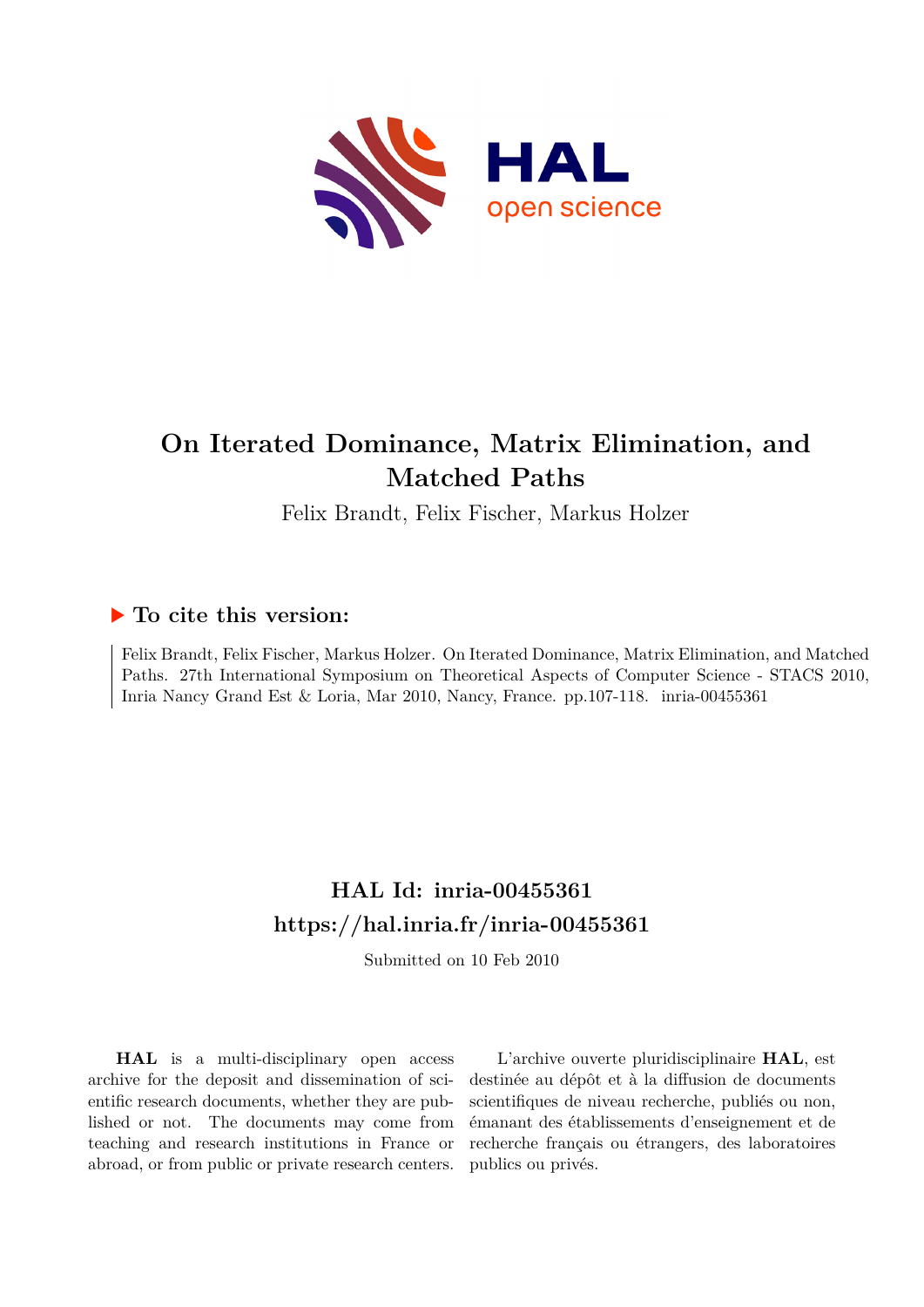# ON ITERATED DOMINANCE, MATRIX ELIMINATION, AND MATCHED PATHS

FELIX BRANDT<sup>1</sup> AND FELIX FISCHER<sup>1</sup> AND MARKUS HOLZER<sup>2</sup>

<sup>1</sup> Institut für Informatik, Ludwig-Maximilians-Universität München, 80538 München, Germany E-mail address: {brandtf,fischerf}@tcs.ifi.lmu.de

 $2$  Institut für Informatik, Universität Gießen, 35392 Gießen, Germany E-mail address: holzer@informatik.uni-giessen.de

Abstract. We study computational problems arising from the iterated removal of weakly dominated actions in anonymous games. Our main result shows that it is NP-complete to decide whether an anonymous game with three actions can be solved via iterated weak dominance. The two-action case can be reformulated as a natural elimination problem on a matrix, the complexity of which turns out to be surprisingly difficult to characterize and ultimately remains open. We however establish connections to a matching problem along paths in a directed graph, which is computationally hard in general but can also be used to identify tractable cases of matrix elimination. We finally identify different classes of anonymous games where iterated dominance is in P and NP-complete, respectively.

# 1. Introduction

An *anonymous game* is characterized by the fact that players do not distinguish between other players in the game, i.e., their payoff only depends on the number of other players playing the different actions, but not on their identities. Anonymous games constitute a very natural class of multi-player games which is also highly relevant in practice (cf. [7]). Symmetric games additionally have identical payoff functions for all players. A strategy of a player is a probability distribution over his actions, and we say that an action is weakly dominated if there exists a strategy of the same player guaranteeing him at least the same payoff for any combination of strategies of the other players, and strictly more payoff for some such combination.<sup>1</sup> Dominated actions may be discarded for the simple reason that the player will never face a situation where he would benefit from using these actions. The solution concept of iterated dominance works by removing a dominated action and applying the same reasoning to the reduced game (e.g., [15]). A game is then called *solvable* by iterated dominance if there is a sequence of eliminations that leaves only one action for

1998 ACM Subject Classification: F.2.2, J.4.

<sup>&</sup>lt;sup>1</sup>Some authors (e.g., [10, 13]) use the terms weak dominance or dominance to refer to a weaker notion that does not require the dominating strategy to sometimes yield a strictly higher payoff. This notion is called very weak dominance by other authors (e.g., [2, 4]).



c F. Brandt, F. Fischer, and M. Holzer

Key words and phrases: Algorithmic Game Theory, Computational Complexity, Iterated Dominance, Matching.

C<sub>G</sub> Creative Commons Attribution-NoDerivs License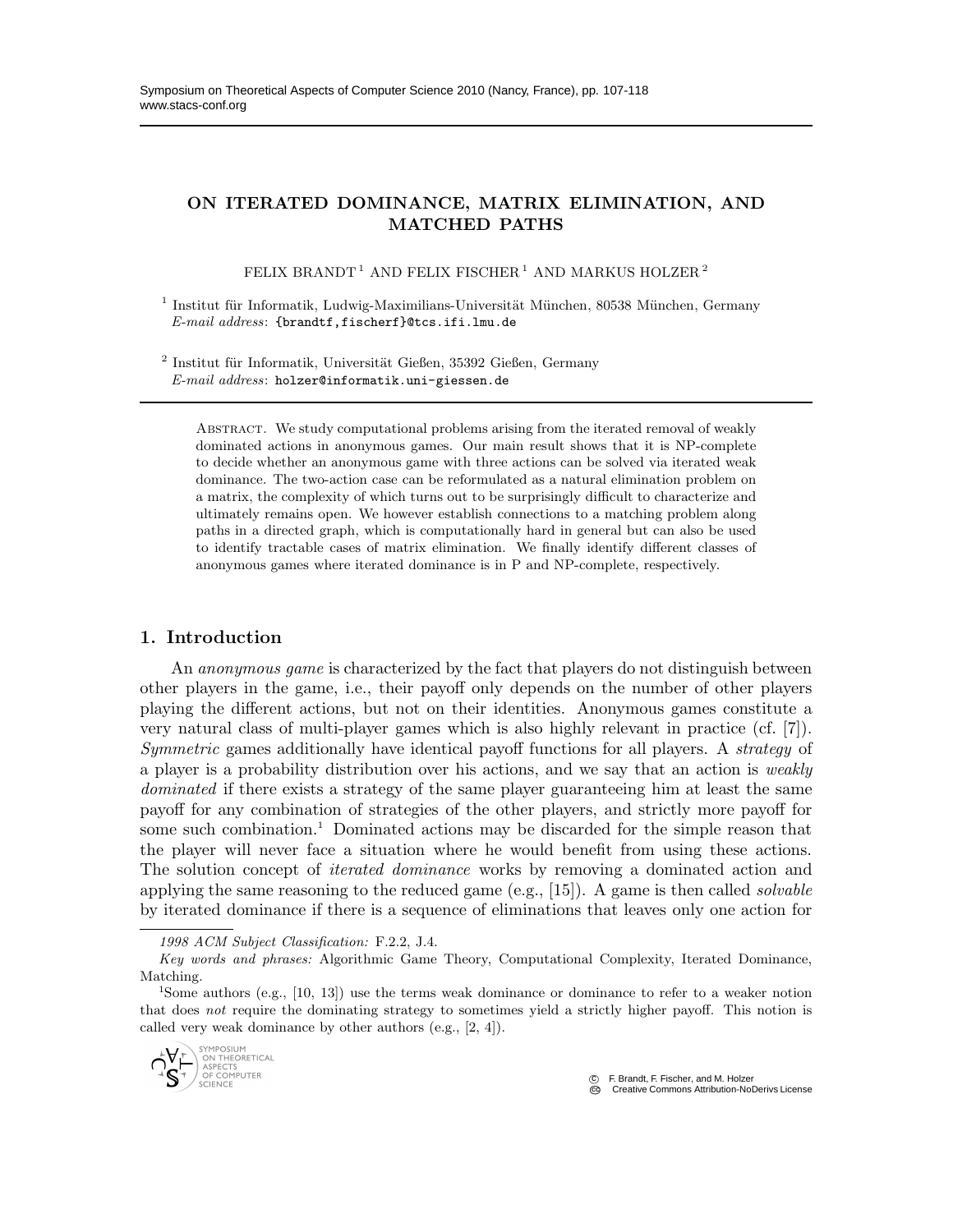each player. Interestingly, anonymous games often arise in the context of voting, where dominance solvability was originally introduced [14].

Unlike iterated *strict* dominance, which requires the dominating action in each step to be strictly better for every combination of strategies of the other players, proper epistemic foundations for iterated *weak* dominance are fairly hard to come by (e.g., [3, 19]). Nevertheless, iterated weak dominance is an established and well-studied solution concept that occurs in virtually every textbook on game theory. Its computational properties, however, are not well understood, particularly in restricted classes like anonymous games. Potential computational hardness of iterated weak dominance stems from the fact that the result of the elimination process generally depends on the order in which actions are eliminated.

Related Work. Deciding whether a game in normal form can be solved by iterated weak dominance is NP-complete already for games with two players and two different payoffs and when restricted to dominance by pure strategies  $[10, 6]$ . In two-player constant-sum games, both solvability and eliminability of a given action become tractable, while reachability of a subgame remains NP-complete [4]. The corresponding problems for strict dominance can generally be solved in polynomial time [6].

All of the above results concern games with few players and an unbounded number of actions. Unlike general normal-form games, anonymous and symmetric games allow for a succinct representation even when the number of players is unbounded. Computational aspects of these games, particularly with respect to Nash equilibrium, have recently come under increased scrutiny due to their importance in modeling large anonymous environments like the Internet. A Nash equilibrium of a symmetric game can be found in polynomial time if the number of actions is not too large compared to the number of players [16]. In the larger class of anonymous games, Nash equilibria admit a polynomial-time approximation scheme when there is only a constant number of actions [7]. The pure equilibrium problem is tractable in anonymous games with a constant number of actions, and NP-complete if the number of actions grows in the number of players [5].

Results and Paper Structure. We begin by introducing the relevant game-theoretic concepts. In Section 3 we show that iterated dominance solvability is NP-hard for symmetric games with an unbounded number of actions, and tractable for symmetric games with a constant number of actions. The rest of the paper is then concerned with the only remaining class, anonymous games with a constant number of actions. In Section 4, we show how the two-action case can be reformulated as a natural elimination problem on a matrix. The complexity of this problem remains open, but in Section 5 we draw connections to a matching problem on paths of a directed graph. The latter problem, which may be of independent interest, is intractable in general but allows us to obtain efficient algorithms for restricted versions of matrix elimination. In Section 6 we finally use the matching formulation to show NP-hardness of iterated dominance in anonymous games with three actions. Proofs are omitted due to space constraints, and will be given in the full version of the paper.

#### 2. Preliminaries

An accepted way to model situations of strategic interaction is by means of a *normal*form game  $(e.g., [15])$ .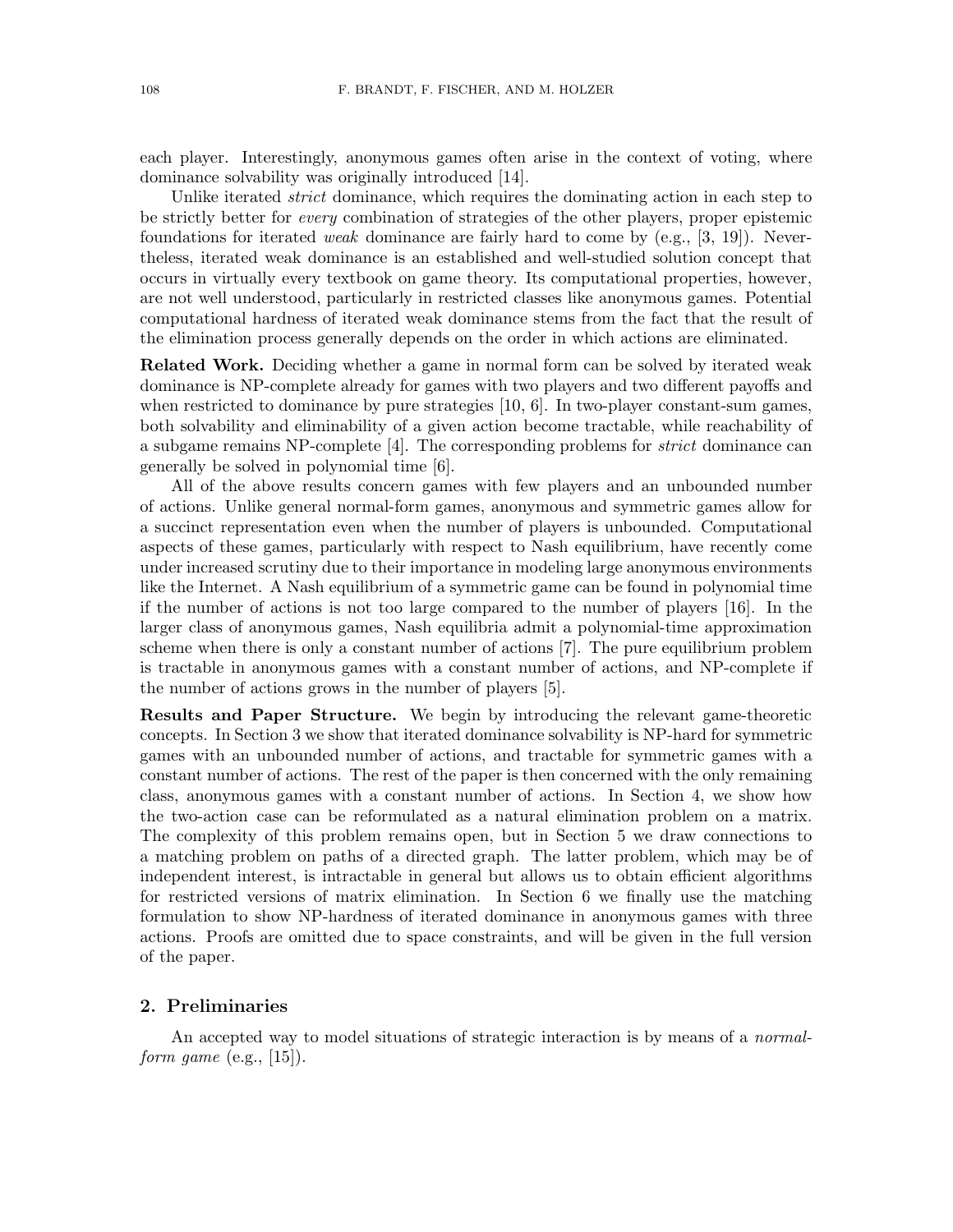**Definition 2.1** (normal-form game). A game in normal-form is a tuple  $\Gamma$  =  $(N,(A_i)_{i\in N},(p_i)_{i\in N})$ , where N is a finite set of players and for each player  $i\in N$ ,  $A_i$ is a finite set of *actions* available to player i and  $p_i: (\prod_{i\in N} A_i) \to \mathbb{R}$  is a function mapping each action profile, i.e., each combination of actions, to a real-valued payoff for player i.

We write  $S_i = \Delta(A_i)$  for the set of (mixed) strategies of player  $i \in N$ , i.e., the set of probability distributions over his actions, and call a strategy pure if it selects some action with probability one. A vector  $s \in \prod_{i \in N} S_i$  will be called a *strategy profile*. Payoff functions naturally extend to strategy profiles, and we write  $p_i(s)$  for the expected payoff of player i in strategy profile s. We further write  $n = |N|$  for the number of players in a game,  $s_i$  for the *i*th element of strategy profile s, and  $s_{-i}$  for the vector of all elements of s but  $s_i$ .

We will henceforth concentrate on games where  $A_i = A$  for all  $i \in N$  and some set A. Such a game is *anonymous* if the payoff of player i is invariant under any automorphism  $\pi'$ :  $A^N \to A^N$  of the set of actions profiles induced by a permutation  $\pi : N \to N$  of the set of players that satisfies  $\pi(i) = i$  (e.g., [5]). An intuitive way to describe anonymous games is in terms of equivalence classes of the automorphism group of  $\pi'$ , using a notion introduced by Parikh [18] in the context of context-free languages. Given a set A of actions, the *commutative image* of an action profile  $a_N \\in A^N$  is given by  $\#(a_N) = (\#(a, a_N))_{a \in A}$  where  $\#(a,a_N) = |\{ i \in N : a_i = a \}|$ . In other words,  $\#(a,a_N)$  denotes the number of players playing action a in action profile  $a_N$ , and  $\#(a_N)$  is the vector of these numbers for all the different actions. This definition naturally extends to action profiles for subsets of the players. We consider four types of anonymity (cf. [5]).

**Definition 2.2** (anonymity). Let  $\Gamma = (N, (A_i)_{i \in N}, (p_i)_{i \in N})$  be a normal-form game, A a set of actions such that  $A_i = A$  for all  $i \in N$ .  $\Gamma$  is called

- anonymous if  $p_i(a_N) = p_i(a'_N)$  for all  $i \in N$  and all  $a_N, a'_N \in A^N$  with  $a_i = a'_i$  and  $\#(a_{-i}) = \#(a'_{-i}),$
- symmetric if  $p_i(a_N) = p_j(a'_N)$  for all  $i, j \in N$  and all  $a_N, a'_N \in A^N$  with  $a_i = a'_j$  and  $\#(a_{-i}) = \#(a'_{-j}),$
- self-anonymous if  $p_i(a_N) = p_i(a'_N)$  for all  $i \in N$  and all  $a_N, a'_N \in A^N$  with  $\#(a_N) =$  $\#(a'_N)$ , and
- self-symmetric if  $p_i(a_N) = p_j(a'_N)$  for all  $i, j \in N$  and all  $a_N, a'_N \in A^N$  with  $\#(a_N) =$  $#(a'_N).$

When talking about anonymous games, we write  $p_i(a_i, x_{-i})$  for the payoff of player i under any action profile  $a_N$  with  $\#(a_{-i}) = x_{-i}$ . For self-anonymous games,  $p_i(x)$  is used to denote the payoff of player i under any profile  $a_N$  with  $\#(a_N) = x$ . Unless noted otherwise, we assume that anonymous games are given explicitly, i.e., as a list of payoffs for the different commutative images.

A well-known method for simplifying strategic games is the removal of actions that are weakly dominated by some strategy of the same player, in the sense that playing the latter is never worse than playing the former and sometimes strictly better. The removal of one or more dominated actions may render additional actions dominated, which may then iteratively be removed. To make these notions precise, we need some notation. Given a game  $\Gamma = (N,(A_i)_{i\in N},(p_i)_{i\in N})$ , call an elimination sequence of  $\Gamma$  a finite sequence  $(D_1, D_2, \ldots, D_k)$  of subsets of the disjoint union of the sets  $A_i$ , i.e.,  $D_j \subseteq \bigcup_{i \in N} A_i^*$ for all j with  $1 \leq j \leq k$ , where  $A_i^* = A_i \times \{i\}$ . For a set  $D \subseteq \bigcup_{i \in N} A_i^*$ , denote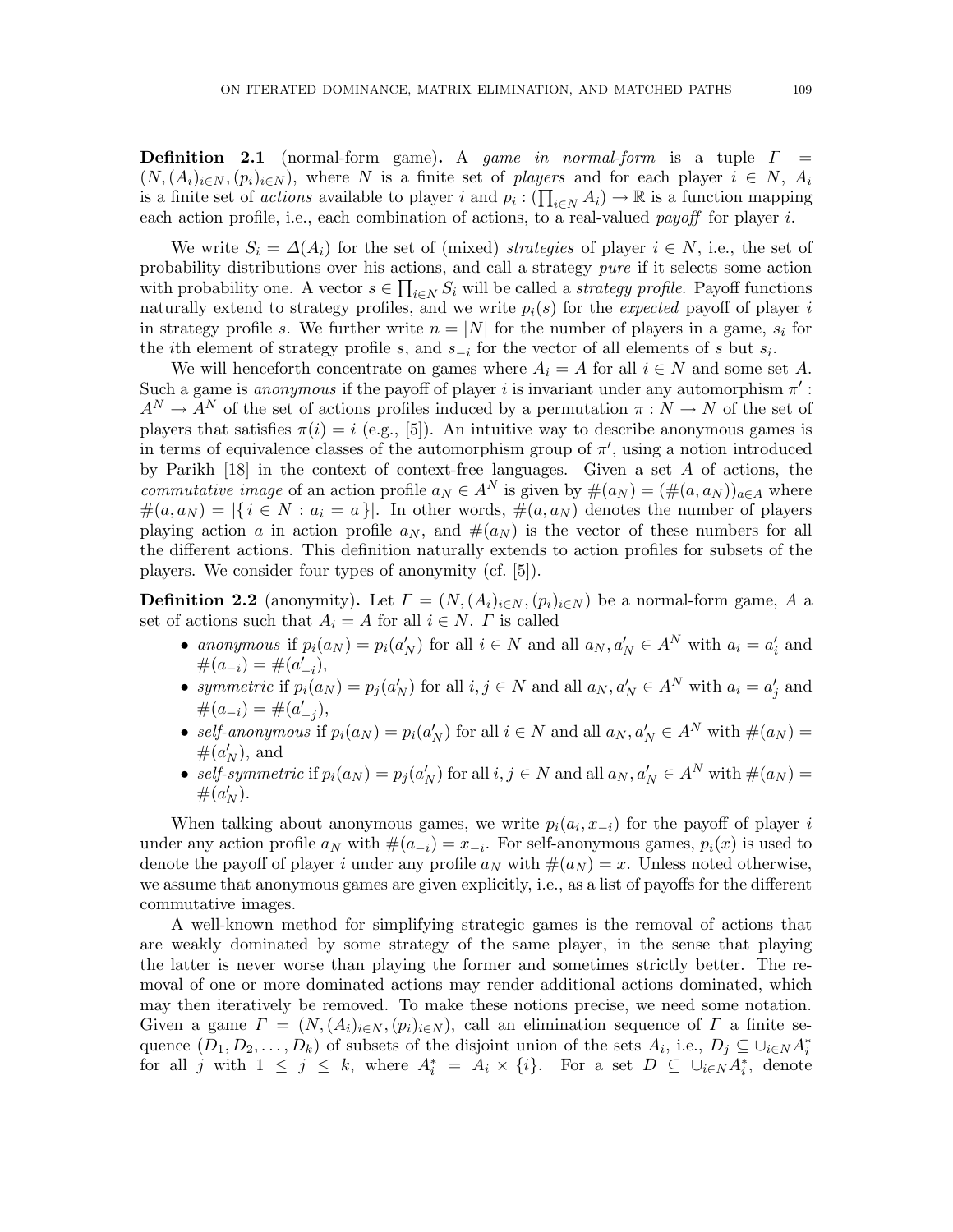by  $\Gamma(D)$  the induced subgame of  $\Gamma$  where the actions in D have been removed, i.e.,  $\Gamma(D) = (N, (A'_i)_{i \in N}, (p_i|_{\prod_{i \in N} A'_i})_{i \in N})$  where  $A'_i = \{ a : (a, i) \in A^*_i \setminus D \}.$ 

**Definition 2.3** (iterated dominance). Let  $\Gamma = (N, (A_i)_{i \in N}, (p_i)_{i \in N})$  be a game. An action  $d_i \in A_i$  is said to be *(weakly)* dominated by strategy  $s_i \in S_i$  if for all  $b \in \prod_{j \in N} A_j$ ,  $p_i(b_{-i}, d_i) \leq \sum_{a_i \in A_i} s_i(a_i) p_i(b_{-i}, a_i)$  and for at least one  $b \in \prod_{j \in N} A_j$ ,  $p_i(b_{-i}, d_i)$  $\sum_{a_i \in A_i} s_i(a_i) p_i(b_{-i}, a_i)$ . An elimination sequence  $(D_1, D_2, \ldots, D_m)$  of  $\Gamma$  is called valid if either it is the empty sequence, or if  $(D_1, D_2, \ldots, D_{m-1})$  is valid in  $\Gamma$  and every  $d_m \in D_m$  is dominated in  $\Gamma(\cup_{1 \leq j \leq m-1} D_j)$ . An action  $a \in \cup_{i \in N} A_i$  is called *eliminable* if there exists a valid elimination sequence  $(D_1, D_2, \ldots, D_m)$  such that a is weakly dominated in  $\Gamma(\cup_{1\leq i\leq m}D_i)$ . Game  $\Gamma$  is called *solvable* if it is possible to obtain a game where only one action remains for each player, i.e., if there exists a valid elimination sequence  $(D_1, D_2, \ldots, D_m)$  such that  $\Gamma(\cup_{1 \leq j \leq m} D_j) = (N, (A'_i)_{i \in N}, (p'_i)_{i \in N})$  with  $|A'_i| = 1$  for all  $i \in N$ .

We call iterated dominance solvability (**IDS**) and eliminability (**IDE**) the computational problems that ask for solvability of a game and eliminability of a particular action. In contrast to iterated strict dominance, which requires the inequality to be strict for every action profile of the other players, the result of iterated weak dominance depends on the order in which actions are removed, since the elimination of an action may render actions of another player undominated (e.g., [2]).

Restricted types of iterated dominance can be obtained by requiring that the dominating strategy  $s_i$  is pure, or that the elements of an elimination sequence are singletons and actions thus have to be eliminated one at a time  $(e.g., [2])$ . As far as dominance by pure and mixed strategies is concerned, we will frequently exploit that the two versions coincide in games with two actions, and also in games with only two different payoffs [6]. All results hold for dominance by pure strategies *and* for dominance by mixed strategies. Valid elimination sequences consisting of singletons possess a somewhat less complicated structure. We therefore in some cases restrict our attention to this specialization, and refer to the corresponding computational problems as stepwise IDS and IDE. The results ultimately obtained for the two variants will be very similar. A different notion of solvability merely requires the remaining action profiles to yield a unique payoff to each of the players (e.g., [14]). We note, but do not show here, that all hardness and tractability results extend to this notion as well.

### 3. Complexity of Iterated Dominance

Intuitively, a large number of actions neutralizes the computational advantage obtained from anonymity, by allowing for a distinction of the players by means of the actions they play. The search for pure Nash equilibria, for example, is tractable for anonymous games with a constant number of actions, but becomes NP-hard as soon as the number of actions grows in the number of players [5]. In the latter case, the size of the explicit representation grows exponentially in the number of players, and one would expect natural instances of such games to be described succinctly (cf. [16]). While as a matter of fact the results of Brandt et al. [5] are established via a specific encoding of the payoff functions, namely Boolean circuits, they nevertheless provide interesting insights into the influence of restricted classes of payoff functions on the complexity of solving a game. We give a similar result for iterated dominance in self-symmetric games, hardness for the other classes follows by inclusion.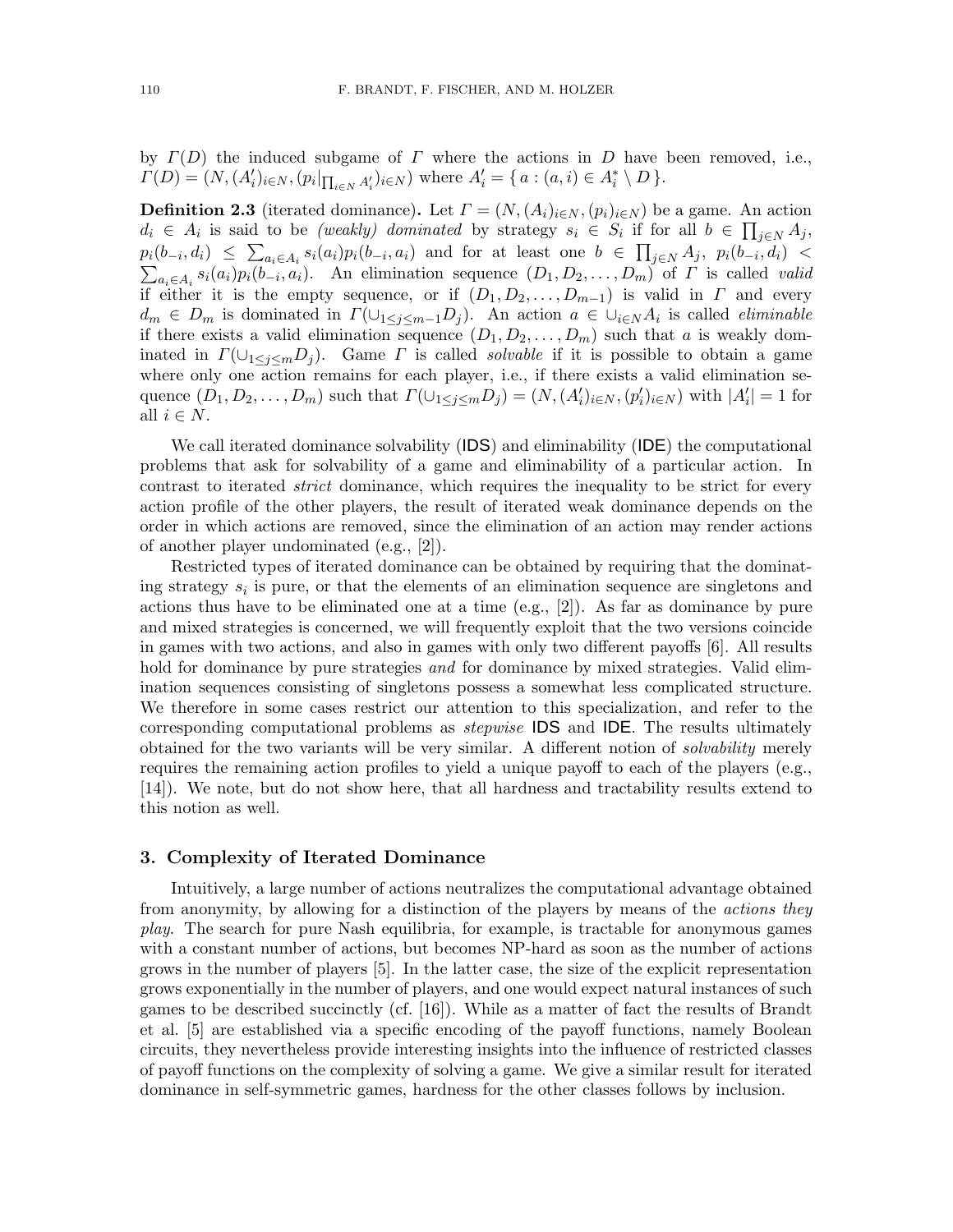Theorem 3.1. IDS and IDE are NP-hard for all four classes of anonymous games, even if the number of actions grows only logarithmically in the number of players, if only dominance by pure strategies is considered, and if there are only two different payoffs.

In the case of symmetric games, iterated dominance becomes tractable when the number of actions is bounded by a constant.

**Theorem 3.2.** For symmetric and self-symmetric games with a constant number of actions, IDS and IDE can be decided in polynomial time.

In light of these two results, only one interesting class remains, namely anonymous games with a constant number of actions. To gain a better understanding of the problem, we restrict ourselves even further to games with two actions. It turns out that in this case iterated dominance can be reformulated in a natural way as an elimination problem on matrices. The latter is the topic of the following section.

# 4. A Matrix Elimination Problem

Let  $\Gamma = ([n], (\{0, 1\})_{i \in N}, (p_i)_{i \in N})$  be a self-anonymous game with two actions for each player, and observe that the payoffs of  $\Gamma$  can be represented by a matrix  $X_{\Gamma} = (x_{i,j})_{(n+1)\times n}$ the *i*th row of which contains the payoff profile when exactly  $i - 1$  players play action 1, i.e.,  $x_{ij} = p_i (i-1)$ . It will be instructive to view iterated dominance elimination in Γ in terms of the corresponding operations on the matrix  $X_{\Gamma}$ . For now, we restrict our attention to the case where actions are eliminated one by one, and more generally consider matrices with an arbitrary number of rows and columns. It suffices to look at matrices whose entries are natural numbers.

Let X be an  $m \times n$  matrix with entries from the natural numbers. Call a column c of X increasing for an interval I over the rows of X if the entries in c are monotonically increasing in I, with a strict increase somewhere in this interval. Analogously, call c decreasing for I if its entries are monotonically decreasing in  $I$ , with a strict decrease somewhere in this interval. Say that c is *active* for  $I$  if it is either increasing or decreasing for this interval. Now consider a process that starts with  $X$  and successively eliminates pairs of a row and a column. Rows will only be eliminated from the top or bottom, such that the remaining rows always form an interval over the rows of  $X$ . A column will only be eliminated if it is active for the remaining rows. Elimination of an increasing column is accompanied by elimination of the top row. Analogously, a decreasing column and the bottom row are eliminated at the same time. The process ends when no active columns remain.

Let us define the problem more formally. For a set  $A, v \in A^n$ , and  $a \in A$ , denote by  $\#(a, v) = |\{\ell \leq n : v_{\ell} = a\}|$  the *commutative image* of a and v, and write  $v_{\dots k} =$  $(c_1, c_2, \ldots, c_k)$  for the prefix of v of length  $k \leq n$ . Further denote  $[n] = \{1, 2, \ldots, n\}$  and  $[n]_0 = \{0, 1, \ldots, n\}.$ 

**Definition 4.1** (matrix elimination). Let  $X \in \mathbb{N}^{m \times n}$  be a matrix. Call a column  $k \in [n]$ of X increasing in an interval  $[i, j] \subseteq [m]$  if the sequence  $x_{ik}, x_{i+1,k}, \ldots, x_{jk}$  is monotonically increasing and  $x_{ik} < x_{jk}$ , decreasing in  $[i, j] \subseteq [m]$  if  $x_{ik}, x_{i+1,k}, \ldots, x_{jk}$  is monotonically decreasing and  $x_{ik} > x_{jk}$ , and *active* if it is either increasing or decreasing. Then, an *elimination sequence* of length k for X is a pair  $(c, r)$  such that  $c \in [m]^k$ ,  $r \in \{0, 1\}^k$ , and for all  $i, j$  with  $1 \leq i < j \leq k$ ,  $c_i \neq c_j$  and either  $r_i = 0$  and column  $c_i$  is increasing in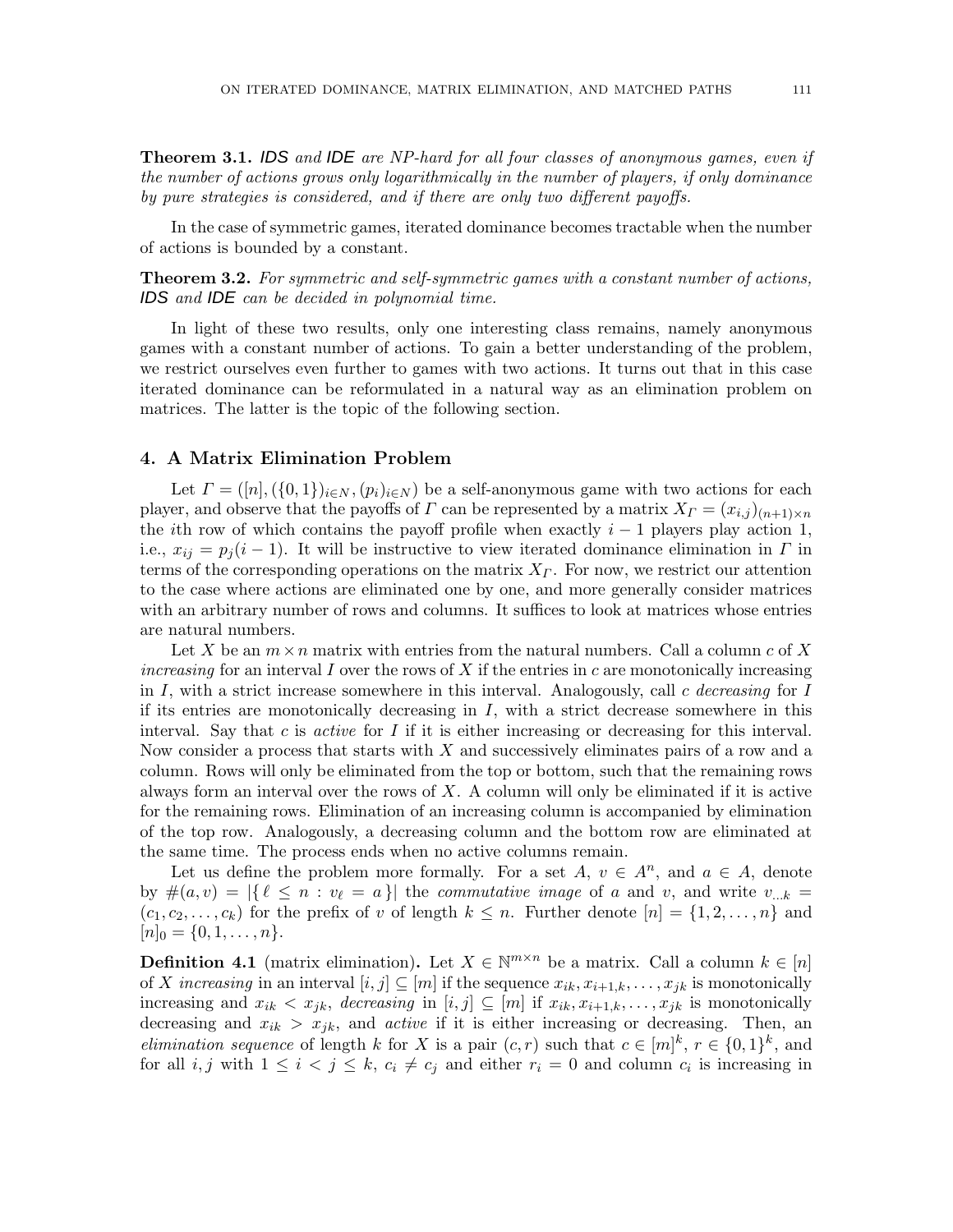

Figure 1: A matrix and a sequence of eliminations

 $[\#(0, r_{...i-1}) + 1, m - \#(1, r_{...i-1})],$  or  $r_i = 1$  and column  $c_i$  is decreasing in  $[\#(0, r_{...i-1}) +$  $1, m - \#(1, r_{...i-1})$ ].

Consider for example the sequence of matrices shown in Figure 1, obtained by starting with the  $5\times 4$  matrix on the left and successively eliminating columns b, a, c, and d. In this particular example, the process ends when all rows and columns of the matrix have been eliminated. If instead we eliminated columns c and  $a$ , no further eliminations would be possible. In fact, it would be obvious after the first elimination step that we cannot obtain a sequence of length 4: one of the columns not eliminated so far, column  $b$ , contains the same value in every row; this column cannot become active anymore, and, as a consequence, will never be eliminated.

What matters are not the actual matrix entries, but rather the difference between successive entries in a column. A more intuitive way to look at the problem may thus be in terms of a matrix with the number of rows reduced by one, and arrows pointing downward or upward if the value increases or decreases between two adjacent entries. A column can be deleted if it contains at least one arrow, and if all arrows in this column point in the same direction. The corresponding row to be deleted is the one at the base of the arrows.

We will be interested in two computational problems. Matrix elimination (ME) asks whether there exists an elimination sequence that deletes the whole matrix, i.e., one of length min $(m-1, n)$ . Eliminability of a column (CE) is given  $k \in [n]$  and asks whether there exists an elimination sequence  $(c, r)$  such that for some i,  $c_i = k$ . Without restrictions on  $m$  and  $n$ , ME and CE turn out to be equivalent. Indeed, both of them are equivalent to the problem of deciding whether there exists an elimination sequence eliminating certain numbers of rows from the top and bottom of the matrix. Several other questions, like the one of an elimination sequence of a certain length, are equivalent as well.

### **Lemma 4.2. CE** and  $ME$  are equivalent under disjunctive truth-table reductions.

When restricted to the case  $m > n$ . CE is at least as hard as ME in the sense that the latter can be reduced to the former while there is no obvious reduction in the other direction. The problem ME itself might be harder when the number of columns significantly exceeds the number of rows, because then the set of columns effectively needs to be partitioned into two sets of sizes m and  $n - m$  of columns that have to be deleted and columns that can be discarded right away.

It is not hard to see that elimination of a matrix  $X$  is closely related to iterated dominance in the self-anonymous game described at the beginning of this section, where each player has two actions 0 and 1, and the payoff of player j when exactly  $i-1$  players play action 1 is given by matrix entry  $x_{ij}$ . Given actions for the other players, player j can choose between two adjacent entries of column  $j$ , so one of his two actions is dominated by the other one if the column is increasing or decreasing. Eliminating one of two actions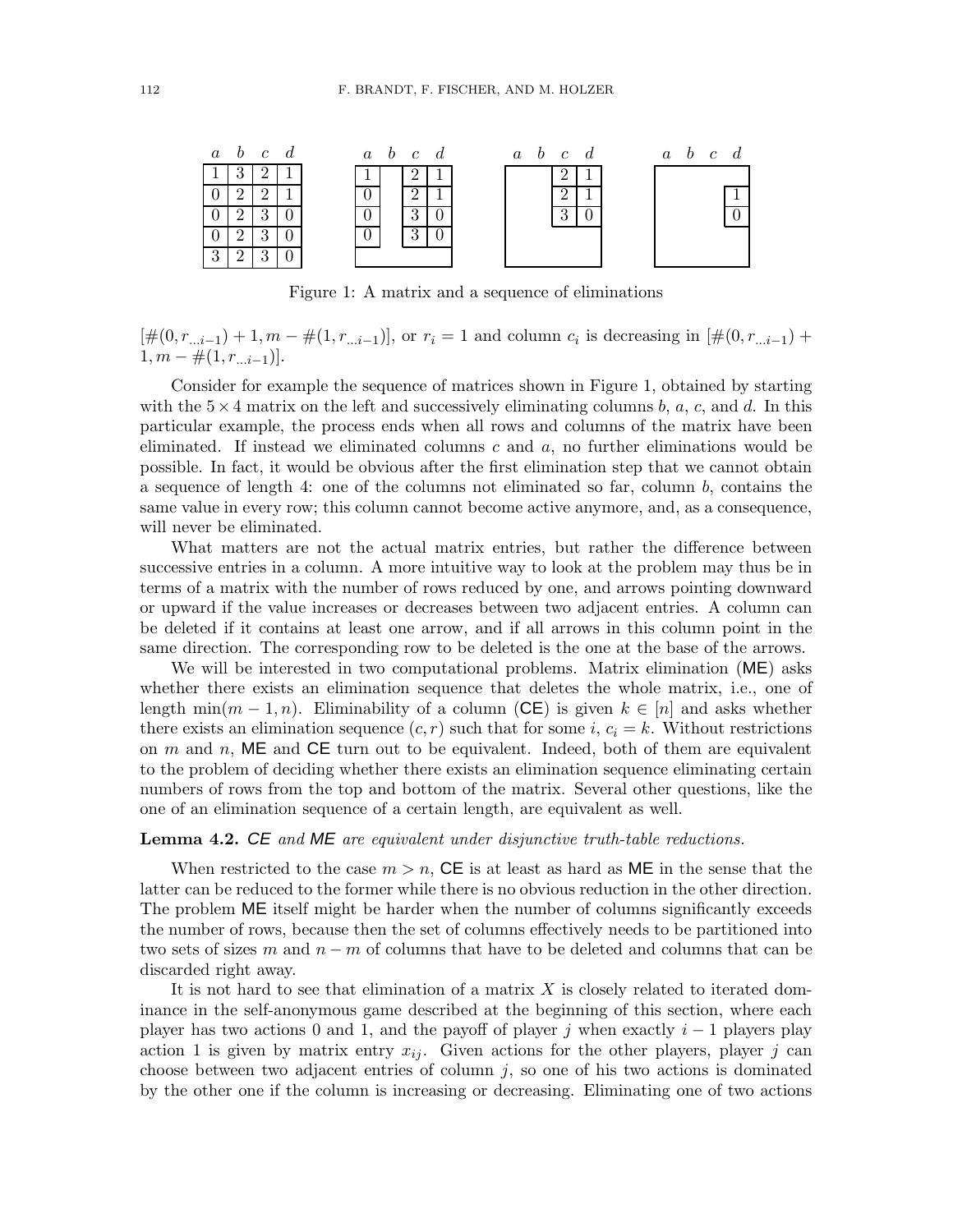effectively removes a player from the game, and elimination of the top or bottom row of the matrix mirrors the fact that the number of players who can still choose between both of their actions is reduced by one. Let us formally establish this relationship.

Lemma 4.3. Stepwise IDS and IDE in anonymous games with two actions are equivalent under disjunctive truth-table reductions to  $ME$  and  $CE$ , respectively, restricted to instances with  $m = n + 1$ .

We could have well allowed the simultaneous elimination of columns, and it is fairly obvious that the resulting computational problems would be equivalent to IDS and IDE. So why do we require columns to be eliminated one at a time? For one, solving ME and CE as defined above turns out to be intricate enough to begin with, and we will ultimately not be able to characterize their complexity. On the other hand, the additional structure afforded by stepwise elimination will help us to gain additional insights, which we will then use to prove the main result of this paper: NP-hardness of IDS and IDE in games with three actions, both for stepwise and simultaneous eliminations. Finally, much of the complexity of matrix elimination already appears to be present in the stepwise version, and any result for that version can probably be extended to simultaneous eliminations as well.

Solving ME in general turns out to be surprisingly complicated. A natural restriction can be obtained by requiring that all columns are increasing or decreasing in  $[1, m]$ . It is not too hard to show that this makes the problem tractable irrespective of the dimensions of the matrix, and we do so in the next section as a corollary of a slightly more general result. Unfortunately, tractability of this restricted case does not tell us a lot about the complexity of ME in general. The latter obviously becomes almost trivial if the order of elimination for the columns is known, i.e., if we are given  $c \in [n]^k$  and ask whether there exists  $r \in \{0,1\}^k$ such that  $(c, r)$  is an elimination sequence. This observation directly implies membership in NP. More interestingly, deciding whether there exists  $c \in [n]^k$  for a given  $r \in \{0,1\}^k$  such that  $(c, r)$  is an elimination sequence is also tractable. The reason is the specific "life cycle" of a column. Consider a matrix X, two intervals  $I, J \subseteq [m]$  over the rows of X such that  $J \subseteq I$ , and a column  $c \in [n]$  that is active in both I and J. Then, c must also be active for any interval K such that  $J \subseteq K \subseteq I$ , and c must either be increasing for all three intervals, or decreasing for all three intervals. Thus, r determines for every  $i \in [k]$  a set of possible values for  $c_i$ , and leaves us with a matching problem in a bipartite graph with edges in  $[n] \times [k]$ . The latter can be solved in polynomial time. Closer inspection reveals that it can in fact be decomposed into two independent matching problems on convex bipartite graphs, for which the best known upper bound is  $NC^2$  [11].

But what if nothing about c and r is known? Despite the fact that we can only eliminate the top or bottom row of the matrix in each step, this still amounts to an exponential number of possible sequences. The best upper bound for matching in convex bipartite graphs means that there currently is not much hope for constructing an algorithm that determines  $r$ nondeterministically and computes a matching on the fly. We can nevertheless use the above reasoning to recast the problem in the more general framework of matching on paths. For this, we will respectively identify intervals and pairs of intervals over the rows of X with vertices and edges of a directed graph  $G$ , and will then label each edge  $(I, J)$  by the identifiers of the columns of X that take I to J. An elimination sequence of length k for X then corresponds to a path of length  $k$  in  $G$  which starts at the vertex corresponding to the interval  $[1, m]$ , such that there exists a matching of size k between the edges on this path and the columns of  $X$ . In particular, by fixing a particular path, we obtain the bipartite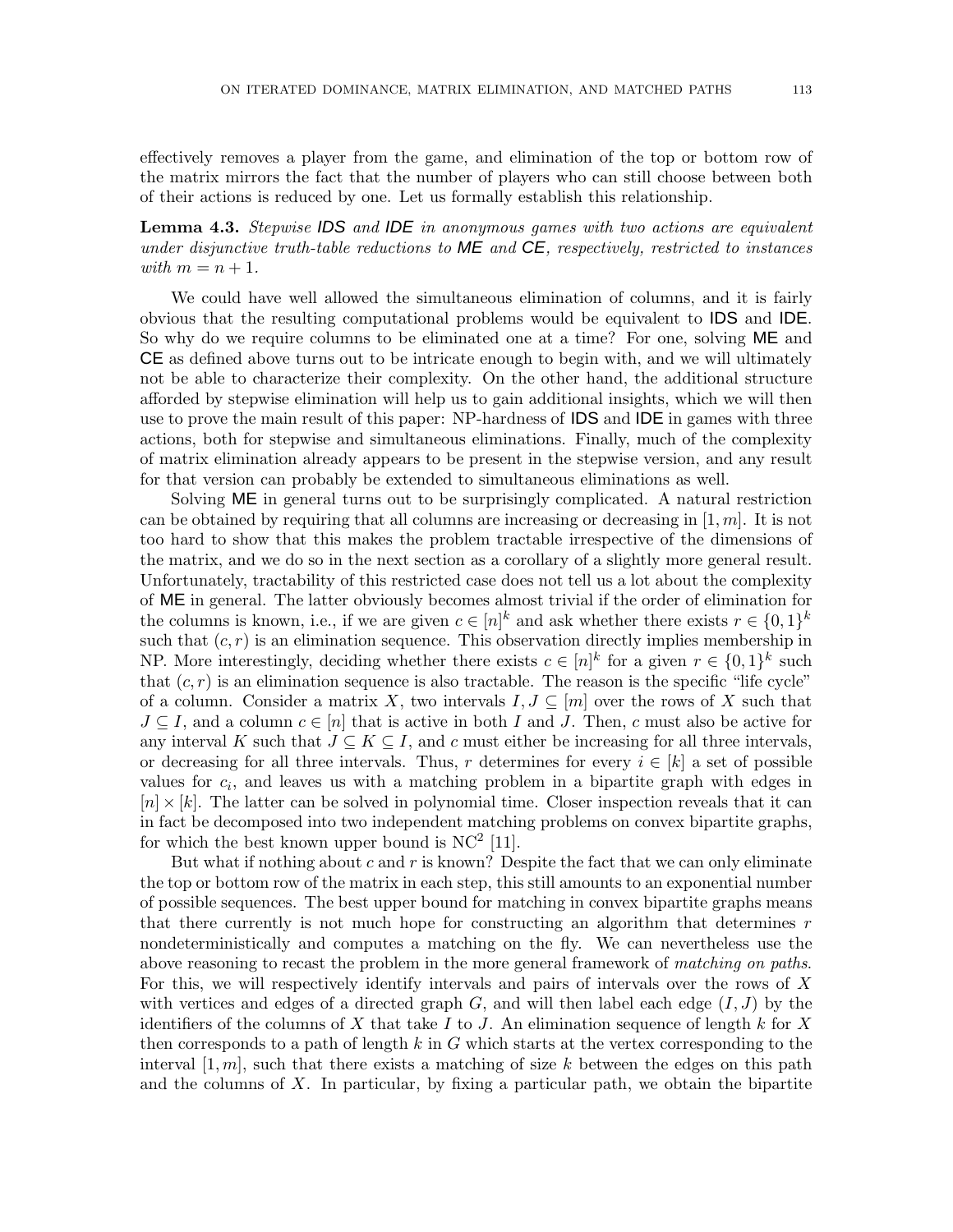matching problem described above. A more detailed discussion of this problem is the topic of the following section. We first study the problem itself, and return to matrix elimination toward the end of the section.

# 5. Matched Paths

The matching problem described in the previous section generalizes the well-studied class of matching problems between two disjoint sets, or bipartite matching problems, by requiring that the elements of one of the two sets form a certain sub-structure of a combinatorial structure. Most interesting from a computational perspective are variants where the underlying combinatorial structure can be identified in polynomial time, as it is the case for paths or for spanning trees.

**Definition 5.1** (matching, matched path). Let X be a set,  $\Sigma$  an alphabet, and  $\sigma: X \to 2^{\Sigma}$ a labeling function assigning sets of labels to elements of X. Then, a matching of  $\sigma$  is a total function  $f: X \to \Sigma$  such that for all  $x, y \in X$ ,  $f(x) \in \sigma(x)$  and  $f(y) \neq f(x)$  if  $y \neq x$ .

Let  $G = (V, E)$  be a directed graph,  $\Sigma$  an alphabet, and  $\sigma : E \to 2^{\Sigma}$  a labeling function for edges of G. Then, a matched path of length k in G is a sequence  $e_1, e_2, \ldots, e_k$  such that for all i with  $1 \leq i \leq k$ , there exist  $u, v, w \in V$  such that  $e_i = (u, v)$  and  $e_{i+1} = (v, w)$ , and the restriction of  $\sigma$  to  $\{e_i : 1 \le i \le k\}$  has a matching.

We call matched path (MP) the computational problem that asks, for an explicitly given directed graph G with corresponding labeling function  $\sigma$  and an integer k, whether there exists a matched path of length  $k$  in  $G$ . Variants of this problem can be obtained by asking for a matching that contains a certain set of labels, or a matched path between a particular pair of vertices. These variants have an interesting interpretation in terms of sequencing with resources and multi-dimensional constraints on the utilization of these resources: every resource can be used in certain states corresponding to vertices of a directed graph, and their use causes transitions between states. The goal then is to find a sequence that uses a specific set or a certain number of resources, or one that reaches a certain state.

In the context of this paper, we are particularly interested in instances of MP corresponding to instances of **ME**. We will see later that the graphs of such instances are layered grid graphs (e.g., [1]), and that the labeling function satisfies a certain convexity property. But let us look at the general problem for a bit longer. Greenlaw et al. [12] consider the related *labeled graph accessibility problem*, which, given a directed graph  $G$  with a single label attached to each edge, asks whether there exists a path such that the concatenation of the labels along the path is a member of a context free language  $L$  given as part of the input. This problem is P-complete in general and LOGCFL-complete if  $G$  is acyclic. A matching, however, corresponds to a partial permutation of the members of the alphabet, and the number of nonterminal symbols of any context-free grammar in Chomsky normal form for the permutation language over  $\Sigma$  grows super-polynomially in the size of  $\Sigma$  [8]. It thus should not come as a surprise that the problem becomes harder when we ask for a matching. Indeed, MP bears some resemblance to the NP-complete problem forbidden pairs of finding a path in a directed or undirected graph if certain pairs of nodes or edges may not be used together [9]. Instead of reducing forbidden pairs to MP, however, we show NP-hardness of a restricted version of MP using a more complicated construction, on which we will be able to build in Section 6. To formally state the result we need some terminology.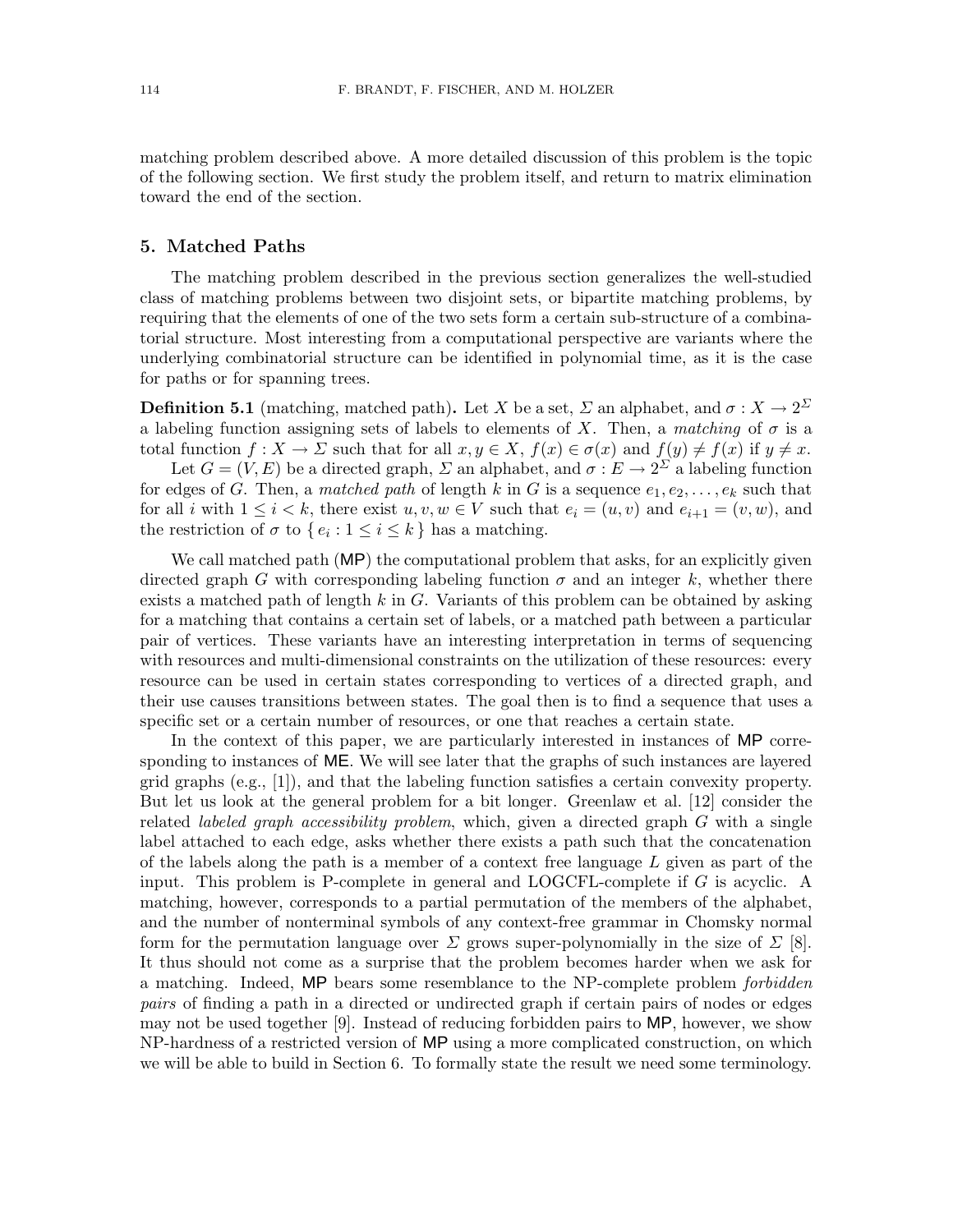Let  $G = (V, E)$  be a directed graph with vertex set  $V = [m]_0 \times [n]_0$ . Call  $(u, v) \in E$  a south edge if for some i and j,  $u = (i, j)$  and  $v = (i + 1, j)$ , and an east edge if for some i and j,  $u = (i, j)$  and  $v = (i, j + 1)$ . Then, G is called an  $m \times n$  layered grid graph if it contains only south and east edges. In labeled graphs, nonexistent edges and edges that are mapped to the empty set by the labeling function are equivalent. We therefore concentrate on complete layered grid graphs, i.e., those containing all south and all east edges.

**Theorem 5.2.** MP is NP-complete. Hardness holds even if G is a complete layered grid graph,  $|\sigma(e)| \leq 1$  for every  $e \in E$ , and  $|\{e \in E : \lambda \in \sigma(e)\}| \leq 2$  for every  $\lambda \in \Sigma$ .

The proof of this theorem starts by looking at a complete  $m \times n$  grid graph G for appropriate values of m and n, and at a labeling function  $\sigma : [m]_0 \cup [n]_0 \to \Sigma$ . The latter can be interpreted as a labeling function for edges of G where a label either appears on all the edges in a given row or column or on none of them. Labels in  $\Sigma$  correspond to variable occurrences in an instance of the NP-complete problem *balanced one-in-three* 3SAT [17], and  $\sigma$  is defined in such a way that a path through the graph corresponds to an assignment of truth values to variable occurrences. The overall structure of the graph consist of two parts. In the first part, consistency of the overall assignment is ensured by placing labels corresponding to different occurrences of the same variable on the same path. In the second part, the same labels are used again to verify that all clauses are satisfied by the assignment. To obtain Theorem 5.2 and get a better understanding of the minimal requirements for hardness, the graph is then modified further. An important property of the labeling function in this context seems to be that the same label can appear at least twice in different parts of the graph.

The labeling function  $\sigma$  can also more generally be interpreted as belonging to a more general graph where transitions can take place from any vertex to any other vertex to the south and east of it, as long as the distance in columns between the two vertices is at most the number of unused labels that appear on the row associated with the former vertex, and the same condition holds for the distance in rows and the number of labels on the column. Intuitively, this type of transition occurs when several dominated actions of a game are eliminated simultaneously. It will play an important role in the proof of Theorem 6.1.

Let us now return to matrix elimination. In light of Theorem 5.2, an efficient algorithm for ME would have to exploit additional structure of MP instances induced by instances of ME. This structure is indeed quite restricted in that edges carrying a particular label  $\lambda$ satisfy a "directed" convexity condition: if  $\lambda$  appears on two edges  $e = (u, v)$  and  $e' =$  $(u', v')$ , then  $\lambda$  must appear on all south edges or on all east edges that lie on a path from u to  $v'$ , but not both. In particular, if there is such a path, it cannot be that one of  $e$  and  $e'$  is a south edge and the other is an east edge. This fact is illustrated in Figure 2, which shows the labeled graph for the ME instance of Figure 1, as well as a matched path corresponding to an elimination sequence of maximum length.

**Definition 5.3** (directed convexity). Let  $G = (V, E)$  be a complete layered grid graph. A labeling function  $\sigma: E \to 2^{\Sigma}$  for G is called *directed convex* if for every label  $\lambda \in \Sigma$  and for every set of three edges  $e_1 = (u_1, v_1), e_2 = (u_2, v_2), e_3 = (u_3, v_3)$ , such that  $u_2$  is reachable from  $u_1, u_3$  is reachable from  $u_2$ , and  $\lambda \in \sigma(e_1) \cap \sigma(e_3)$ , it holds that  $e_1$  and  $e_3$  have the same direction and  $\lambda \in \sigma(e_2)$  if and only if  $e_2$  has the same direction as well.

It is not too hard to see that instances corresponding to ME have a directed convex labeling function.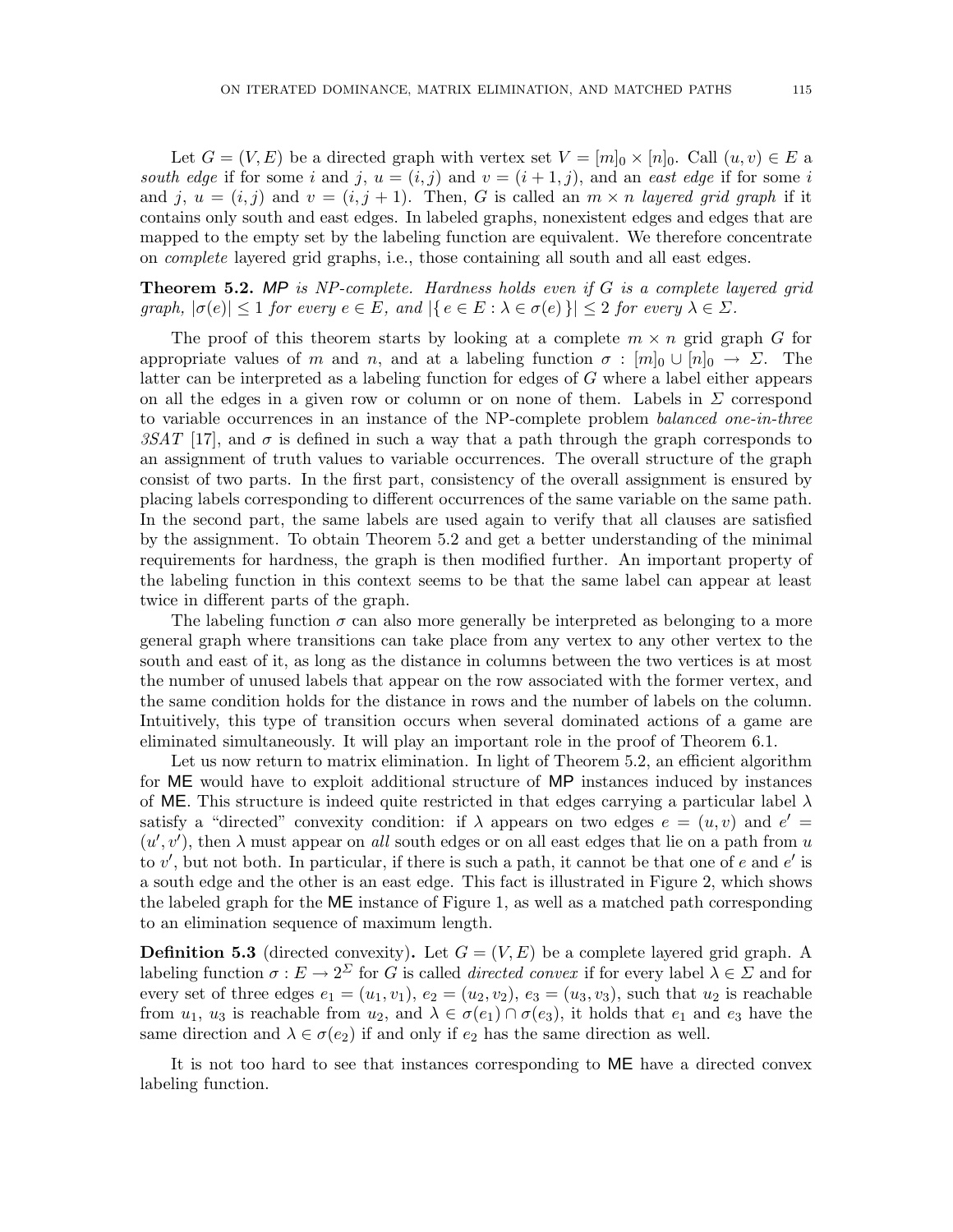

Figure 2: Labeled graph for the matrix elimination instance of Figure 1. A matched path and its matching are shown in bold.

Lemma 5.4. ME is polynomial time many-one reducible to MP restricted to layered grid graphs and directed convex labeling functions.

Directed convexity of the labeling function means that we cannot show NP-hardness of ME by a construction similar to the one used in the proof of Theorem 5.2. On the other hand, it is not quite clear how the additional structure provided by directed convexity can be exploited to obtain a polynomial-time algorithm for **ME**. The case  $m \leq n$  will probably add additional complications. We therefore leave the complexity of ME as an open problem, albeit quite an elegant one.

Here we consider a more special case of MP, which provides additional insights. In the corresponding instances of  $ME$ , all columns are active at the beginning of the matrix elimination process, or all columns are active in the interval of length one at the end of the elimination process.

**Definition 5.5** (backward and forward closure). Let  $G = (V, E)$  be a complete layered grid graph. Let s be the unique vertex of  $G$  with in-degree zero, t the unique vertex with outdegree zero. Then, a labeling function  $\sigma : E \to 2^{\Sigma}$  for G is called backward closed if  $\{\lambda \in \sigma(s, v) : (s, v) \in E\} = \Sigma$ . Similarly,  $\sigma$  is called forward closed if  $\{\lambda \in \sigma(s, v) : (v, t) \in$  $E$ } =  $\Sigma$ .

It may not have gone unnoticed that these properties are closely related to closure properties found respectively in matroids and antimatroids. Together with directed convexity, each of the closure properties further implies that each label appears only on east edges or only on south edges. This allows us to consider two distinct matching problems, one for east and one for south edges, and obtain a tractability result.

**Theorem 5.6.** Let  $G = (V, E)$  be a complete layered grid graph,  $\sigma$  a labeling function for G that is directed convex and either backward or forward closed. Then, **MP** for G and  $\sigma$  can be solved in nondeterministic logarithmic space.

A generalization of both backward and forward closure can be obtained by considering labeling functions that are *connected* in the sense that the edges carrying a particular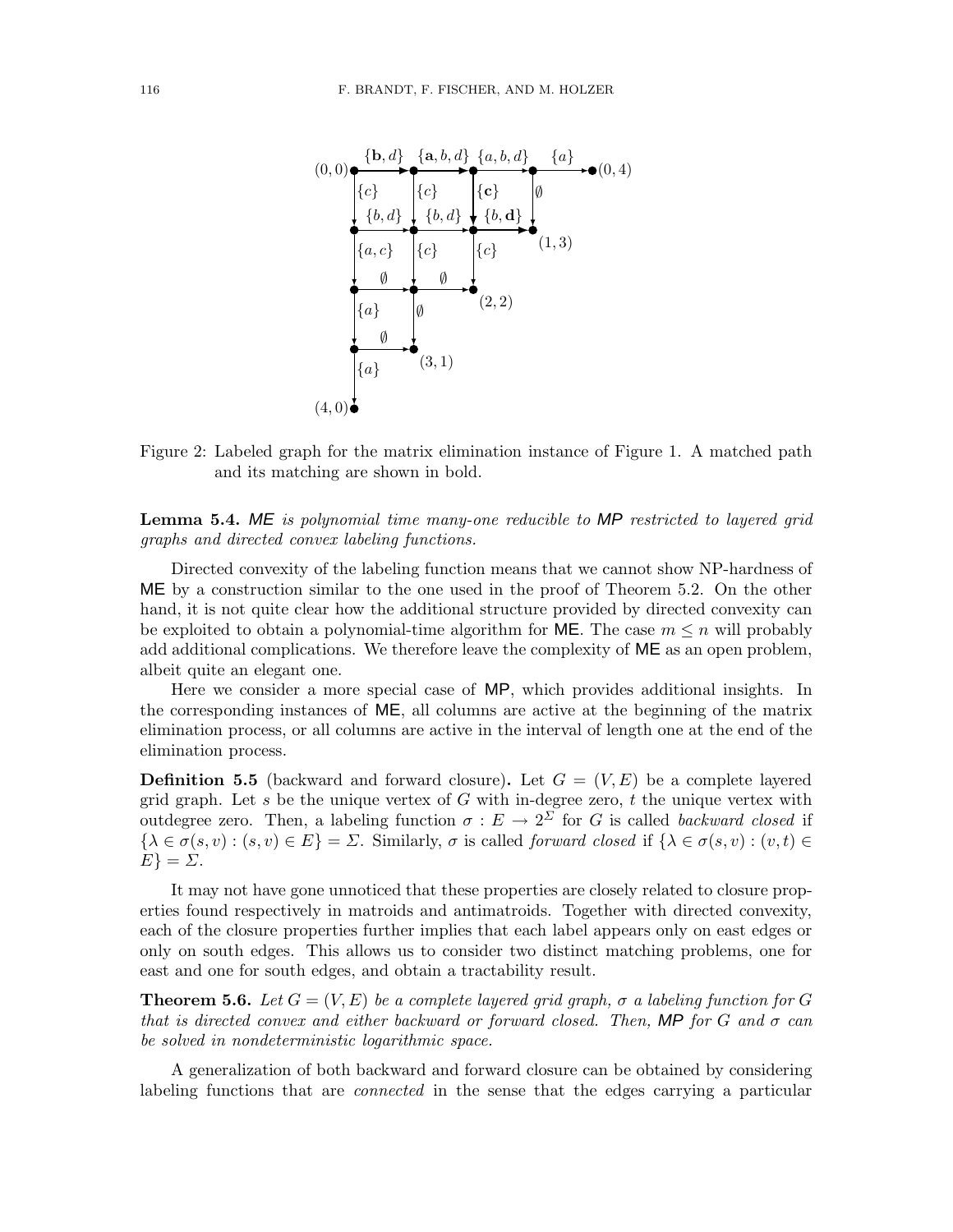

Figure 3: Payoffs of a particular player in a self-anonymous game with  $n = 3$  and  $k =$ 3. Initially all actions are pairwise undominated. If one of the other players eliminates action 1, action 3 weakly dominates action 1. Action 1 then becomes undominated if some player deletes action 3, and dominated by action 2 if one more player deletes action 3, and some player deletes action 2.

label, together with all edges in the respective other direction, form a weakly connected graph. This property introduces a dependence between the matching problems for the two directions, and a very interesting question is whether Theorem 5.6 can be generalized to this setting.

#### 6. Self-Anonymous Games with a Constant Number of Actions

It is natural to ask whether iterated dominance for games with more than two actions can still be interpreted in terms of eliminations in a matrix or matrix-like structure. Consider a self-anonymous game with  $k$  actions. As before, the payoff of a particular player i only depends on the number of players, including the player itself, that play each of the different actions. They can thus be written down as entries in a discrete simplex of dimension  $k-1$ . The elimination of the  $\ell$ th action by some player can then be interpreted as a cut along the  $\ell$ th 0-face of the simplex of every player.

The left hand side of Figure 3 shows the payoffs of a particular player in a selfanonymous game with  $n = 3$  and  $k = 3$ . Compared to matrix elimination as introduced in Definition 4.1 and illustrated in Figure 1, we notice an interesting shift, which curiously has nothing to do with the added possibility of dominance by mixed strategies. Rather, a particular action  $a \in A$  may now be eliminated by either one of several other actions in  $A \setminus \{a\}$ , and the situations where a can be eliminated no longer form a convex set.

This already indicates that it might be possible to construct a layered grid graph with corresponding labeling function for which the existence of a matched path is NP-hard to decide, and which is induced by a self-anonymous game with three actions for each player. To obtain our main result we however have to overcome one additional obstacle: when dropping the assumption that actions are eliminated one at a time, the equivalence between elimination sequences and labeled paths in a layered grid graph breaks down. We therefore start from the construction used in the proof of Theorem 5.2, and use additional vertices and labels to make it work for the more general type of transitions corresponding to the simultaneous elimination of actions.

**Theorem 6.1. IDS** and **IDE** are NP-complete. Hardness holds even for self-anonymous games with three actions and two different payoffs, and also applies to stepwise IDS and IDE.